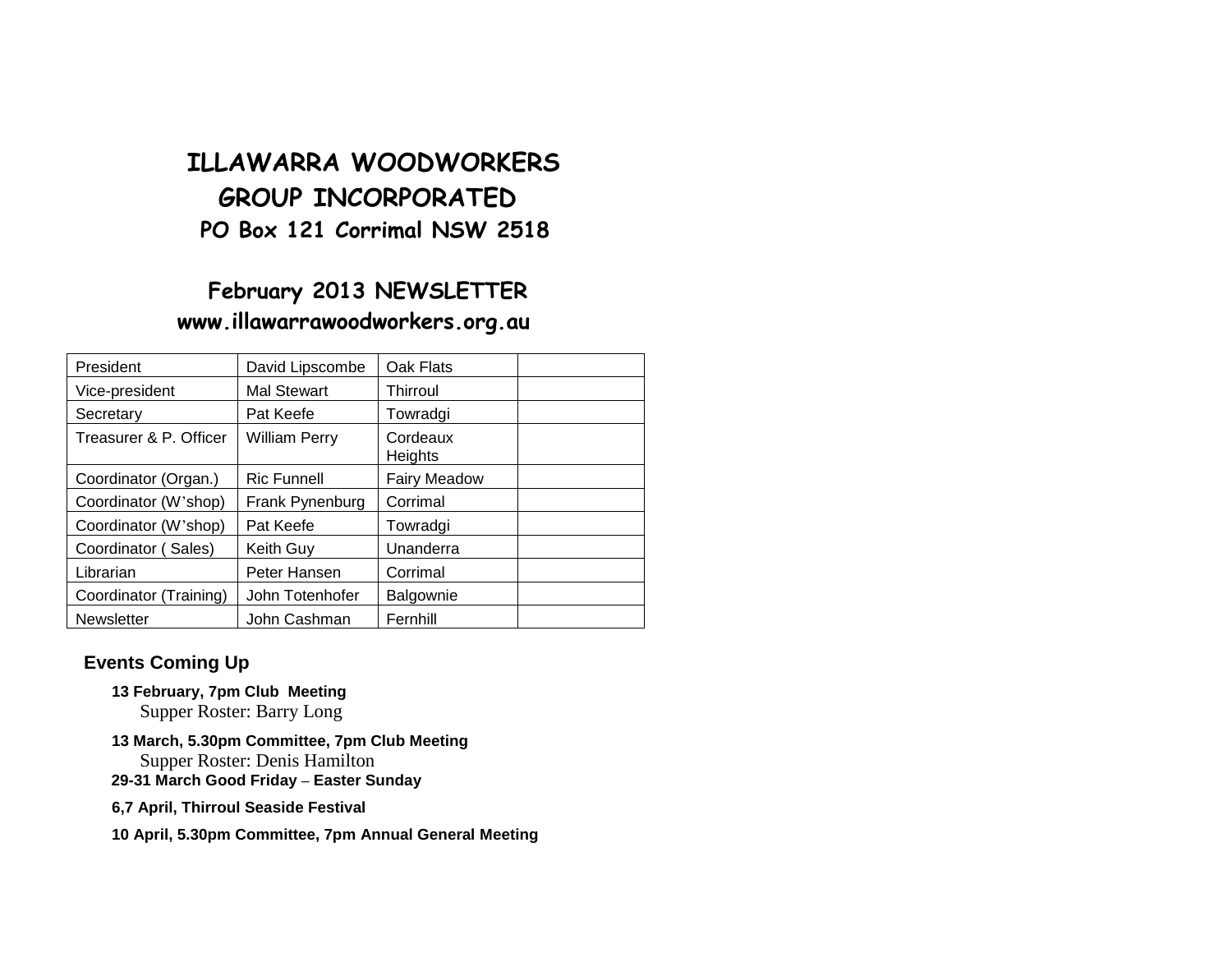

**Frank Lloyd Wright Lamp** Takashi Nishiura 2012

## **Ernie Newman's Quiz**

1. Which is the hardest wood ? Lignum Vitae, Gidgee, Broad Leaved Red Ironbark, Radiata Pine or Balsa?

2. Are there safety concerns when turning spalded wood ?

3. How old is the oldest known wooden wheel ? 2000, 5000 or 8000 years old ? *Answers on Back page*

### Never Too Old to Learn

During a visit to my doctor I asked him, 'How do you determine whether or nor an older person should be put in an old age home?

'Well,' he said, 'we fill a bathtub with water and then offer a teaspoon, a teacup or a bucket to the person to empty the bathtub.'

'Oh I see,' I said, 'A normal person would use the bucket because it would be so much quicker.'

'No,' he said, 'A normal person would pull the plug. Do you want a bed near a window ?'.

*Woodchips Nov 2012*

The **Frank Lloyd Wright Lamp** was made to a plan for a client, but Takashi Nisdiura said, 'When I finished it I liked it so much I made another for myself.'

*Woodworkers of NSW*



#### **In December last year**

**Bill Hedley,** was able to attend and Rick, his brother in law, showed Bill's latest scroll-sawed clock, a large, circular, intricate sun clock, of the sort and size that we have come to expect from Bill. Club members were very pleased to see Bill again after his long absence due to illnesses.

**Bernie Korent, enthusiastic as ever. showed several turnings: including a** Japanese lantern of jarrah and silver birch, a bowl of blackwood a vase for a dry arrangement of myrtle and pine and a cake stand.

**Rick Funnell,** showed a refurbished bowl with a neat design burnt inside it. He also showed a picture of an old chap taking it easy: this was Rick's first attempt at pyrography. As well Rick showed a model of old Hispana Suiza car that was made from a kit of matches: hundreds and thousands of them. Rick kept a record of his time to build the model – 107 hours !

**Frank Pynenberg**, showed a delightful small cakestand made from red cedar and Huon pine. Frank used Huon pine inserts so that after turning they emerged as interlocking elipses in the spindle – very classy.

#### **In January 2013**

**Pat Keefe** showed a trophy stand he had made of Baltic pine and an ultra thin turned box he had made from Poplar. Pat also showed a large bowl made from Camphor Laurel and a large platter made Queensland Pacific Maple.

**Mal Stewart** showed a two drawer cabinet made from various off cuts and different timbers for one of his grand daughters.

### **DAPTO SHOW**

There seemed to be less people at the Show this year, and our sales of items and raffle tickets were down. Thanks however to Peter Hansen and Keith Guy for demonstrating turning and to the faithful chaps who manned our table.

#### **SATURDAY WORKSHOPS**

These are continuing, and all are welcome. The club will be working on items for sale at the Thirroul Seaside Festival, and individual projects can also be pursued. Dapto Show (held last month), Thirroul Seaside Festival in April, and Bulli Show in September are the club's three main income generating opportunities